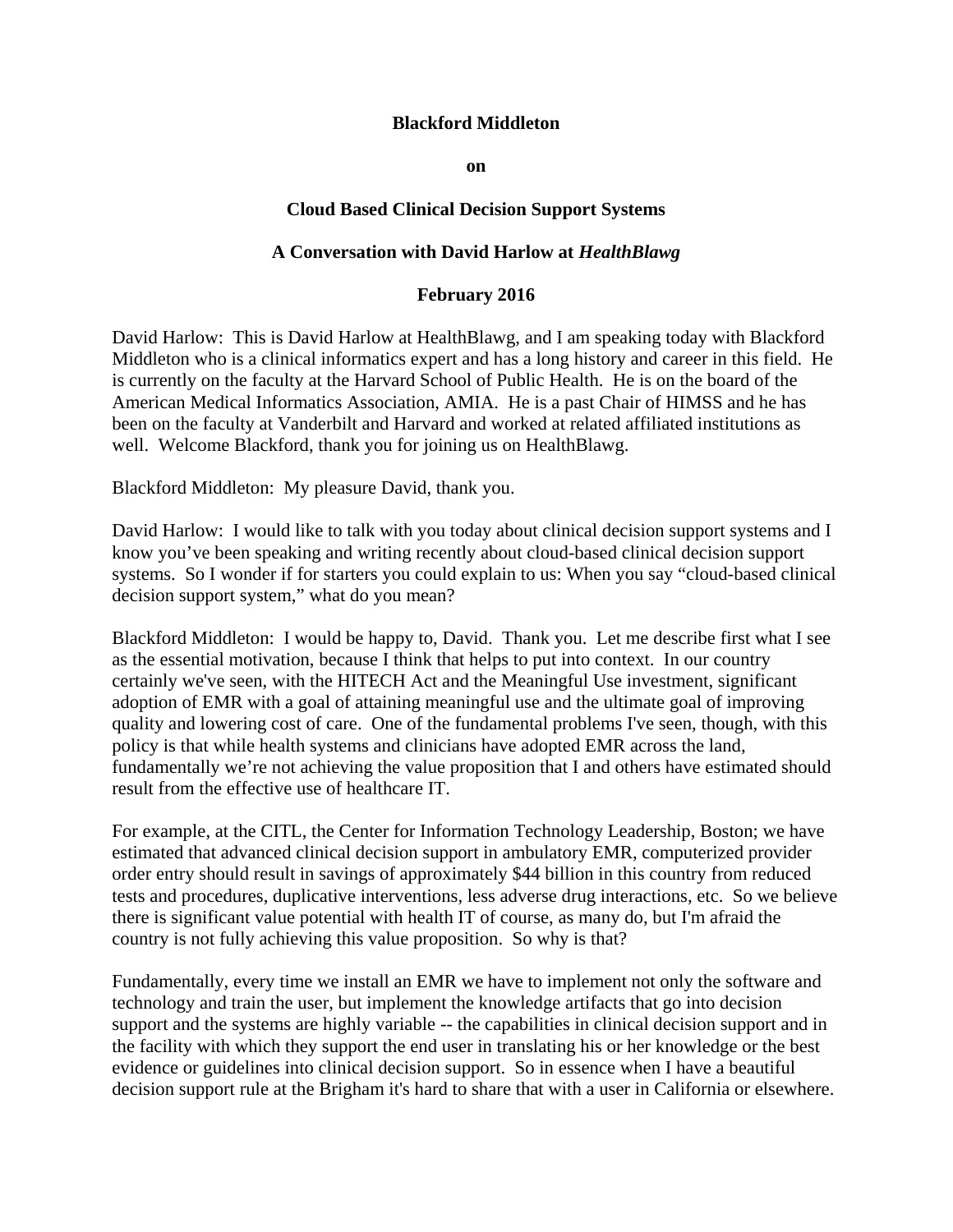So, when I talk about cloud-based CDS what I'm really referring to is moving the management of knowledge for clinical decision support from the local implementation of an EMR to the cloud. In making that decision support then available to the cloud in standards-based web services to remote EMRs. In a large project based at the Brigham and Women's Hospital funded by the AHRQ we demonstrated this successfully by running rules and alerts at Partners Healthcare and delivering decision support to Epic, NextGen, GE, the Riegenstrief Institute, and our own Partners EMR via the cloud. So that in a nutshell is what I mean by cloud-based CDS and why it's important.

David Harlow: Great, so you're talking about developing rules, if you will, or guidelines based on local experience and then generalizing it, making those guidelines available more broadly?

Blackford Middleton: Absolutely, and the trick is to get not only local experience performing the best practice, but then to arrive at a consensus statement or consensus rule that reflects the best practice that everyone can abide by. We oftentimes think that my practice is different and my patients are special and different --

David Harlow: I've never heard that before …

Blackford Middleton: -- and certainly they may be, but in the CDS consortium work we found, for example, that very small and essentially meaningless differences in clinical decision support rule statements could be worked out, and a consensus decision could be arrived at – across very different health systems like Kaiser and Partners Healthcare.

David Harlow: Okay and was there – in this work -- was there general agreement among frontline clinicians that these guidelines made sense? Were they adopted? Were they used?

Blackford Middleton: Absolutely, you know the thing about decision support currently is it's impeded or challenged in several ways that are well-known. Usability issues, fitting it into the workflow, making it relate to the clinicians' mindflow if you will; so we have challenges to address still with clinician decision support. But what is clear is that physicians -- when the decision support is useful and improves the care of their patients -- will use it and abide by it and it can improve quality and cost of care. Bottom line, I think what we need to be sure we don't try to do in this country is reinvent or rediscover best practices for care at each and every EMR implementation. We should be sharing the best evidence and best practices instead.

David Harlow: Right, so there has been a lot of talk over the past year about information blocking, about lack of interoperability among or across EHRs or EHR implementations. Has this stood in the way – well from what you've said this has not stood in the way of the work that you have done, you've been able to garner buy-in and support; but does this stand in the way of broader implementation of these ideas?

Blackford Middleton: It has been a significant impedance or detractor, if you will, in the sense that the EMRs historically have not been very open. The walled garden ideas you're very familiar with, but I see dramatic progress in that space. For example, when we were doing our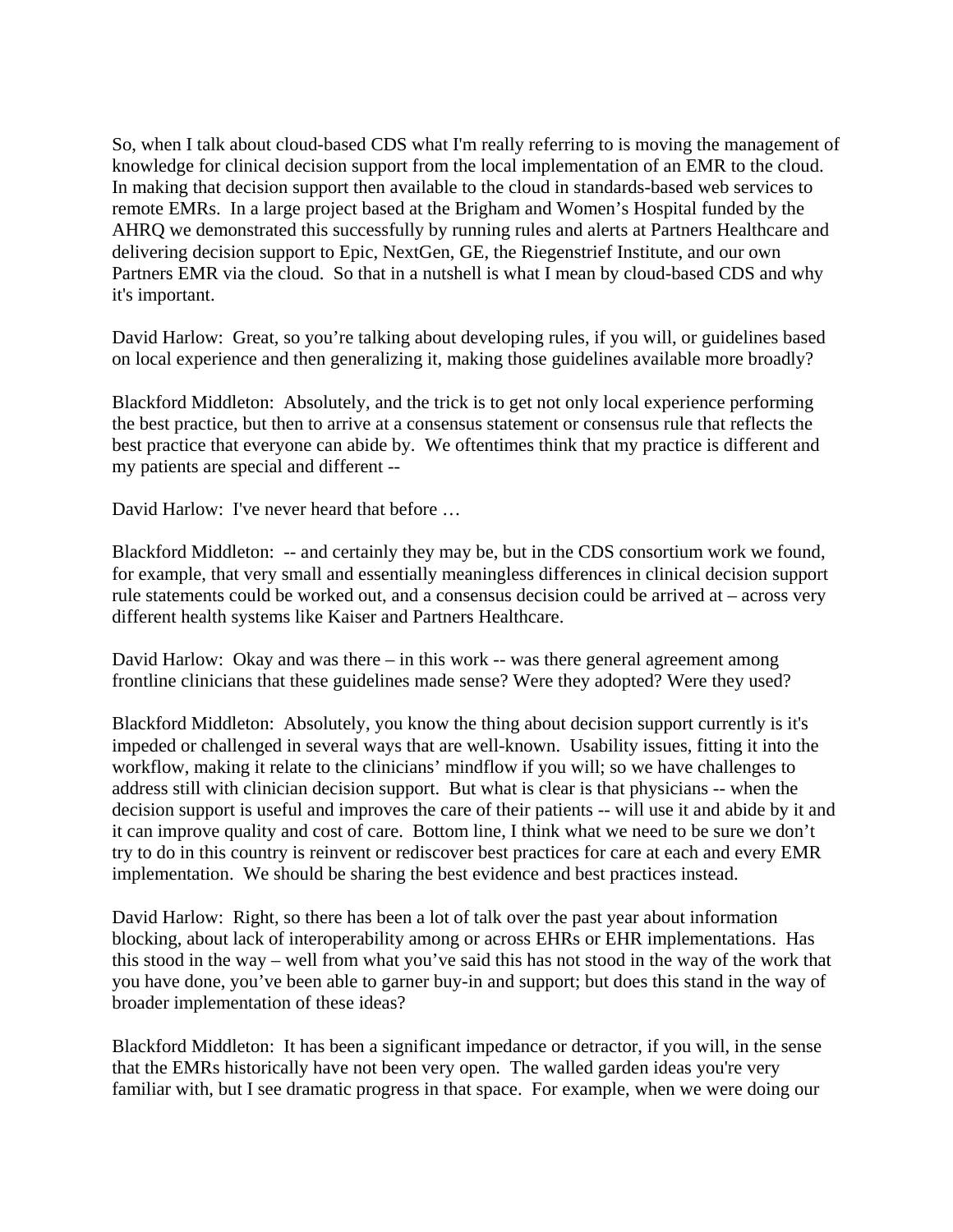EMR, the services insertion in remote commercial EMRs from Partners we had to figure out a workaround essentially to get the data and then to present the decision support to the end user. But now with the advent of things like the SMART on FHIR technologies -- the Boston Children's Group Substitutable Medical Applications & Reusable Technologies on the FHIR protocol, the Fast Health Information Resources, you know, there is now much more openness coming in EMRs that I think will promote exactly this kind of activities and many more; so that we can innovate around the edges of EMRs.

David Harlow: So there has been a lot of talk about FHIR and I'm wondering if you could speak to a couple of questions about FHIR. One, I guess, specifically is that these are early days. As I understand it we're at an 0.9 level of implementation of FHIR and another kind of question or criticism that's been raised by some is that even if we get beyond the 0.9 state, FHIR addresses a limited set of issues and that there is much in a record that would not be rendered interoperable through the use of FHIR. Your thoughts on these questions?

Blackford Middleton: I think that is accurate. It is an evolving standard, 0.9 is a good way to put it. What we did for example in the CDS consortium, we took the CDC immunization rules and implemented them in a SMART container and used sort of early FHIR technologies to make that decision support available to remote EMRs, now it's very successful, it's very interesting. What the FHIR protocol has to do, of course, is to try to standardize these interface specifications or the profiles such that we don't have a proliferation once again in a new standard that, you know, gets out of control. So, I'm very hopeful, I think the demonstrations to date have been extraordinary and I think will lead to even more secure and safe methods for interoperability via these open APIs to EMRs.

David Harlow: Sure, I would agree that the open API approach is seemingly the way to go, but what about the question of unstructured data that resides in EHRs, which in many cases, which in many kinds of situations, may even be the bulk of the information present. How or can an API deal with such information and how does that effect the viability of the project, the decision support project?

Blackford Middleton: Certainly the tension between structured and unstructured data is not addressed completely by an interface protocol including FHIR or even SMART containers like the SMART architecture. So that remains a challenge. You know, to the extent that an API can deliver lots of text versus structured data certainly technically that's feasible. However, what one needs for input into a decision support algorithm or an expert system of any kind typically is more structured data as you say of course. Now at the same time NLP methods are becoming much more robust and really incredible. So, I think it will be a combination and hybrid, you know, combinations of these technologies that will get us down the road.

David Harlow: Would you have any predictions in terms of what is the next step for adoption or proliferation of this approach to cloud-based clinical decision support?

Blackford Middleton: Well it's an excellent question and I think there are probably regulatory dimensions to the answer that is what's going to happen with CMS and MU3 and where Andy Slavitt will take us with the ONC, Karen DeSalvo, in terms of what finally becomes the rule in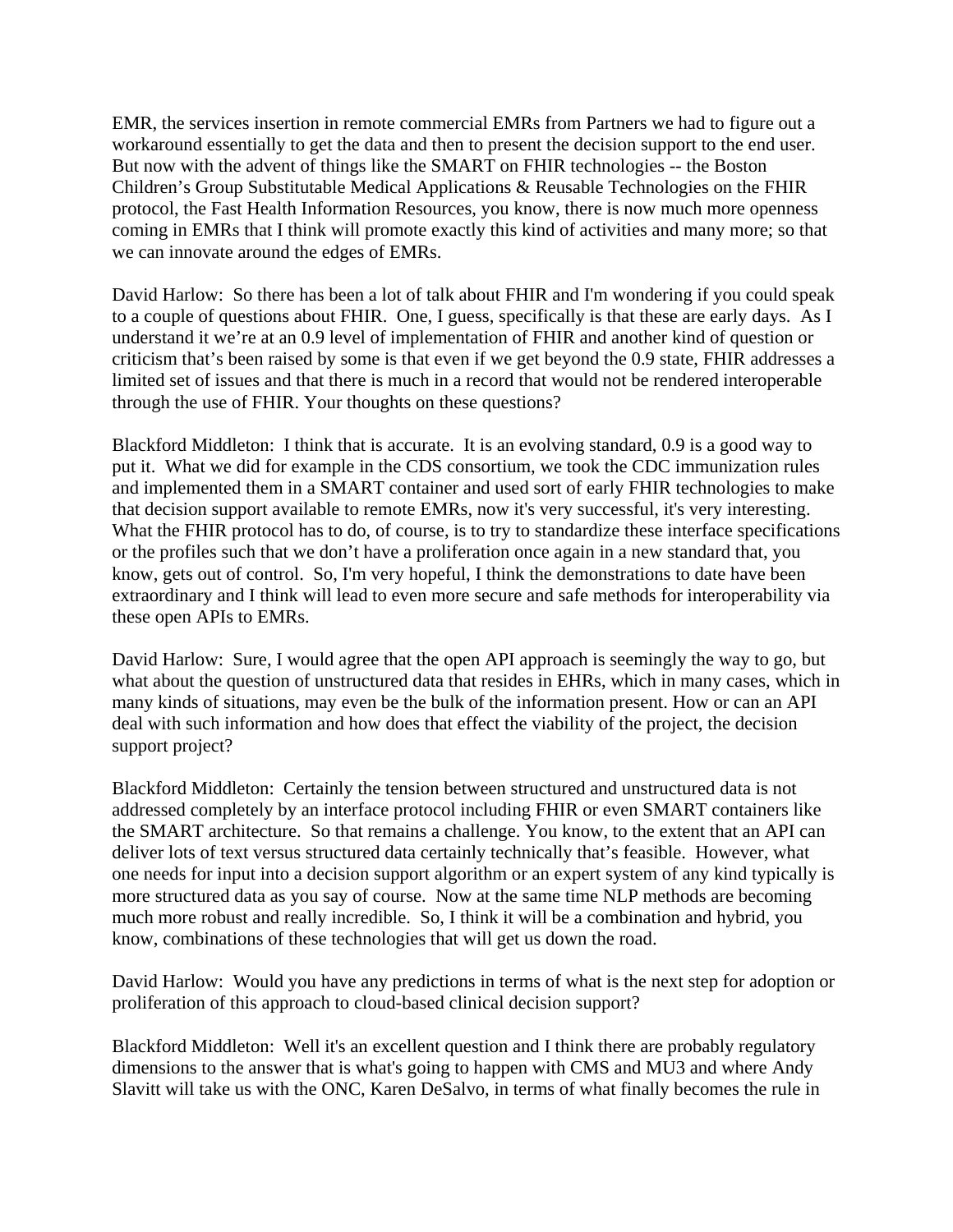this very space, you know, the open API idea. I think they're well aware of the potential as well as the issues. I look forward to seeing them at HIMSS and I think that will be an interesting conversation.

Beyond the regulatory dimensions obviously there needs to be ongoing technical work and standardization and standardization processes to arrive at an industry benchmark -- the 1.0 if you will -- that makes sense and provides value to the end user or the customers of EMRs. And I see dramatic movement in that space actually. We have the Argonaut Project and demonstration projects underway using both SMART or FHIR or both together.

David Harlow: I'm familiar with the Argonaut Project. Could you say few words about what that is and where you see that going?

Blackford Middleton: Sure, I've not been intimately involved myself, but I know a group of thought leaders and technology companies came together in almost a skunkworks, a nonstandards-organization based effort at first, but now it's been sponsored by HL7 to flesh out the conceptual framework and the standards specification, so they can go to a final ballot and be approved at a 1.0.

David Harlow: So how do you see this working? You mentioned the ONC regulatory framework, Meaningful Use regulatory framework; do you see this sort of evolution of the EHR and related systems as getting closer to the line in terms of medical device regulation?

Blackford Middleton: Excellent question and way above my pay grade. Certainly the FDA is worried about not only how to regulate smart phone apps that become simulations of medical devices historically considered, you know, but also they're worried about how to address clinical decision support and underlying technologies and knowledge bases. So that's a work in progress and I don't know how that will land exactly yet. I think though on the regulatory framework side, where things are moving already of course is in the value-based payment reform, new value-based payment models and where HHS and Secretary Burwell are taking us in terms of moving towards those kinds of payment models. So, that then establishes a business case in a way that allows the end user, the clinician, to bear risk – two-sided, ideally, both upside and potentially downside -- so that they will receive or pursue optimal care to produce high value care and clinical decision support will play an integral role in that process. So, in many ways the business case for decision support is becoming much stronger.

David Harlow: Do you see an opportunity for the regulators to identify a standard that's going to be specific to clinical decision support in the next evolution of not necessarily meaningful use, but certification standards that will continue post meaningful use for certified EHR systems, certification of which is required to participate or take advantage of various payment models for CMS?

Blackford Middleton: David it's a great question. I wouldn't suggest or I couldn't foresee CMS specifying actual knowledge artifacts or care pathways per se. Rather I think on the EHR certification side I expect that they will perhaps certify EMRs for API functionality in